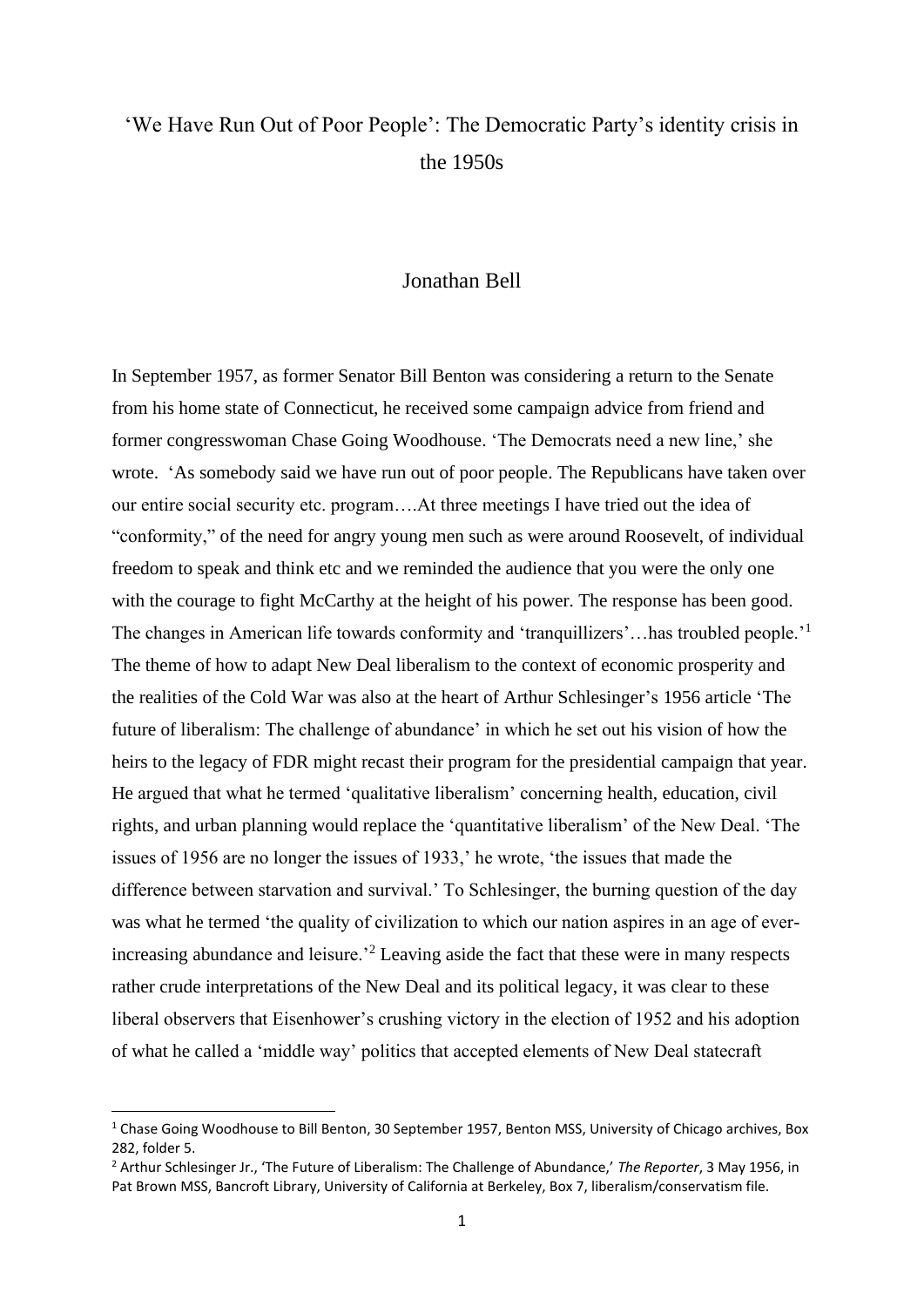whilst rejecting a planned economy had forced New Dealers to think afresh about what constituted the contours of the political spectrum.<sup>3</sup>

To Godfrey Hodgson, the author of the term that gave this volume its starting point, these examples of liberal soul-searching for a political purpose were symptomatic of a wider trend in American political life. The triumph of American capitalism after World War Two and the political power of anti-communism in American life constrained the boundaries of political debate and limited the capacity of liberals in politics and the labour movement to expand the New Deal. Intellectual debate became obsessed by the possibility of nuclear annihilation and yet beguiled by what was termed in the Rockefeller study *Prospect for America* in the late 1950s 'the inherent dynamism in our free enterprise economy.' This study, heavily borrowed from by the Eisenhower administration in its official report on national goals in 1960, was the product of a bipartisan team of avid New Dealers like Chester Bowles and Adolfe Berle and pillars of the Republican establishment like Henry Luce and Henry Kissinger.<sup>4</sup> Few could be found who advocated economic policy experimentation practised in the 1930s, and yet equally few in political life by the late fifties denied the absolute importance of national defense and the Cold War as the dominant reality in shaping not just foreign policy but American governance in its totality. In his reply to Woodhouse's stirring words of advice, advice that had concluded by warning against 'too much emphasis on our responsibility in foreign affairs,' Benton noted that 'the launching of the Russian satellite certainly dramatizes mistakes the Republican administration have been making in cutting back on our defense budget.'<sup>5</sup> In the context of an international arms race and a political culture in the United States unwilling to countenance the kind of state management of economic growth and public welfare practised in other industrialized countries, Hodgson saw 'an age of consensus. Whether you look at the writings of intellectuals or at the positions taken by practising politicians or at the data on public opinion, it is impossible not to be struck by the degree to which the majority of Americans in those years accepted the same system of assumptions.<sup>'6</sup> Politicians with different political monikers or party labels represented different interests – labor or management, say – but did not differ markedly in their overall worldview, which

<sup>3</sup> The idea of a 'middle way' is set out repeatedly in Eisenhower's own diaries. See Robert Ferrell, ed., *The Eisenhower Diaries* (New York: Norton, 1997).

<sup>4</sup> See Godfrey Hodgson, *In Our Time: America from World War Two to Nixon* (New York: Macmillan, 1976): 69- 70.

<sup>&</sup>lt;sup>5</sup> Benton to Woodhouse, 8 October 1957, Benton MSS, Box 282, folder 5.

<sup>6</sup> Hodgson, *America in Our Time*, 67.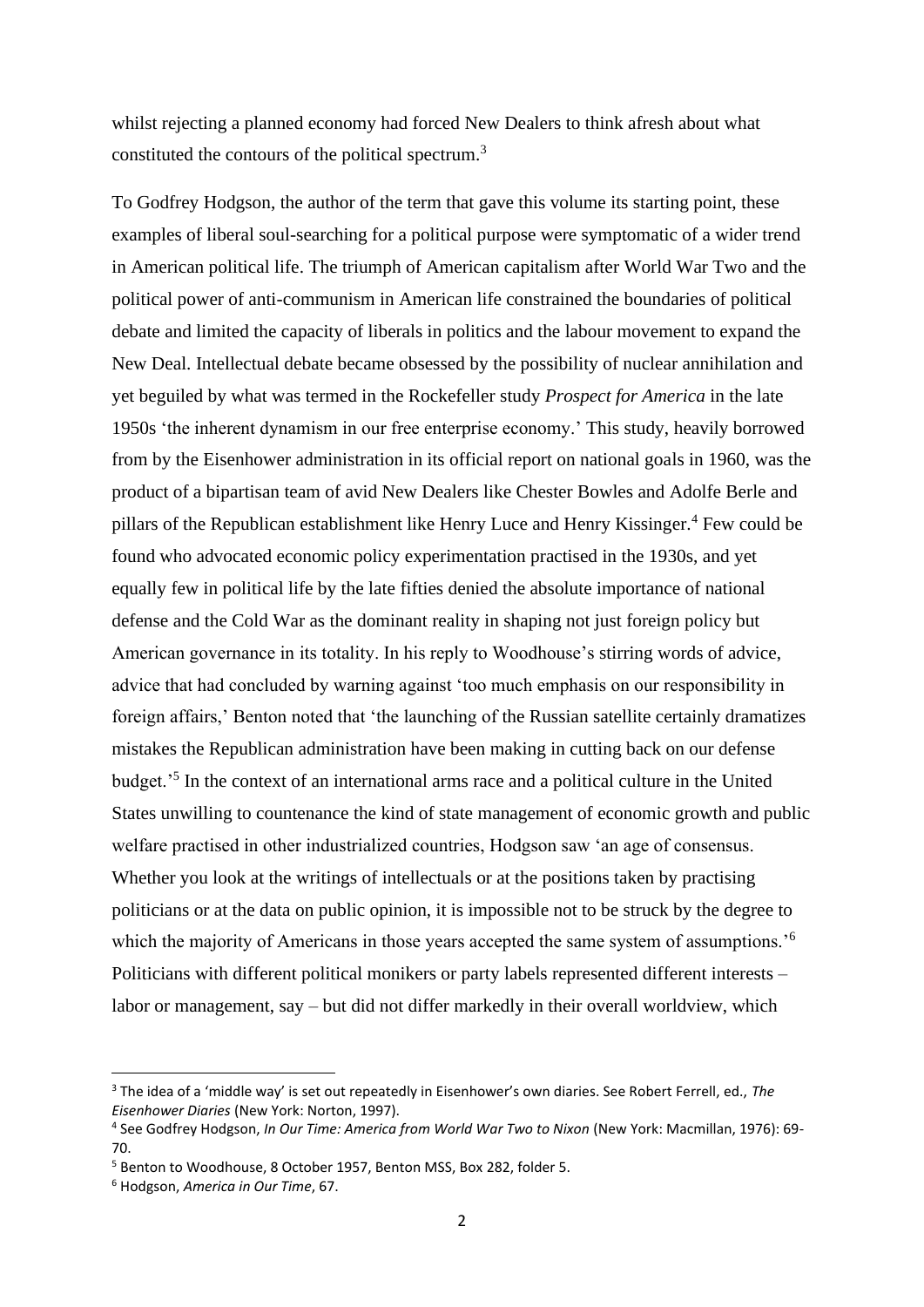placed the fundamental strength of American capitalism and its superiority over Soviet Communism at its heart.<sup>7</sup>

Yet we know that more recent scholarship has altered our angle of vision when considering the political history of the postwar era. Looking back from a neoliberal triumph of the post-Reagan period characterized by the collapse of organized labor, the decimation of the New Deal regulatory and welfare systems, and grassroots religious right organising, historians have increasingly seen the 1950s as bearing the roots of a 'rightward bound' America that emphasised deep conflict over fundamental questions of political economy and social structure.<sup>8</sup> Histories of business politics have lent new credence to General Electric's PR guru Lemuel Boulware's frank comment to Raymond Moley in a letter of April 1960 that 'the major labor problem of this country is not with the few bad union officials but with the many so-called "good" ones.'<sup>9</sup> To those entrepreneurs and economic boosters determined to extend corporate power and to attract inward investment to the growing Sunbelt region, there could be no accommodation with the kind of labor-management pact that had defined the New Deal order. The political tussles over supposed labor union racketeering and right-towork laws in the 1950s represented more than just a sideshow that masked a deeper agreement over the legacy of 1930s labor laws. The decade saw the start of an all-out assault on the New Deal in which the very legitimacy of collective bargaining as a tool of economic management was at stake.

Historians working from a post-civil rights movement vantage point have also increasingly called into question the usefulness of 'consensus' as a tool for understanding the postwar era, even from the perspective of elite politics. Informed by a scholarly awareness of the need to

<sup>7</sup> Hodgson, *America in Our Time*, 72. The idea that the Cold War and an economics of abundance changed the fundamental character of American political discourse is common in historians' treatments of the early Cold War period in particular. See Alan Brinkley, *The End of Reform: New Deal Liberalism in Recession and War*  (New York: Knopf, 1995); Jonathan Bell, *The Liberal State on Trial: The Cold War and American Politics in the Truman Years* (New York: Columbia University Press, 2004); Alonzo Hamby, *Liberalism and Its Challengers: FDR to Bush* (New York: Oxford University Press, 1992); Robert Griffith, 'Dwight D. Eisenhower and the Corporate Commonwealth,' *American Historical Review* 87:1 (February 1982): 87-122.

<sup>&</sup>lt;sup>8</sup> The term 'rightward bound' is the title of an edited collection on the 1970s, but a growing body of scholarship sees the mobilization of anti-statist forces much earlier: See Bruce Schulman and Julian Zelizer, ed., *Rightward Bound: Making America Conservative in the 1970s* (Cambridge, MA: Harvard University Press, 2008); Kimberly Phillips-Fine, *Invisible Hands: The Making of the Conservative Movement from the New Deal to Reagan* (New York: Norton, 2009); Elizabeth Tandy Shermer, 'Counter-Organizing the Sunbelt: Right-to-Work Campaigns and anti-union Conservatism, 1943-1958,' *Pacific Historical Review*, 78:1 (February 2009): 81-118; Shermer, *Sunbelt Capitalism: Phoenix and the Transformation of American Politics* (Philadelphia: University of Pennsylvania Press, 2013); Kimberly Phillips-Fine and Julian Zelizer, ed., *What's Good for Business: Business and American Politics since World War Two* (Oxford: Oxford University Press, 2012).

<sup>9</sup> Boulware to Moley, 20 April 1960, Moley MSS, Hoover Institution, Stanford University, Box 6, Boulware file.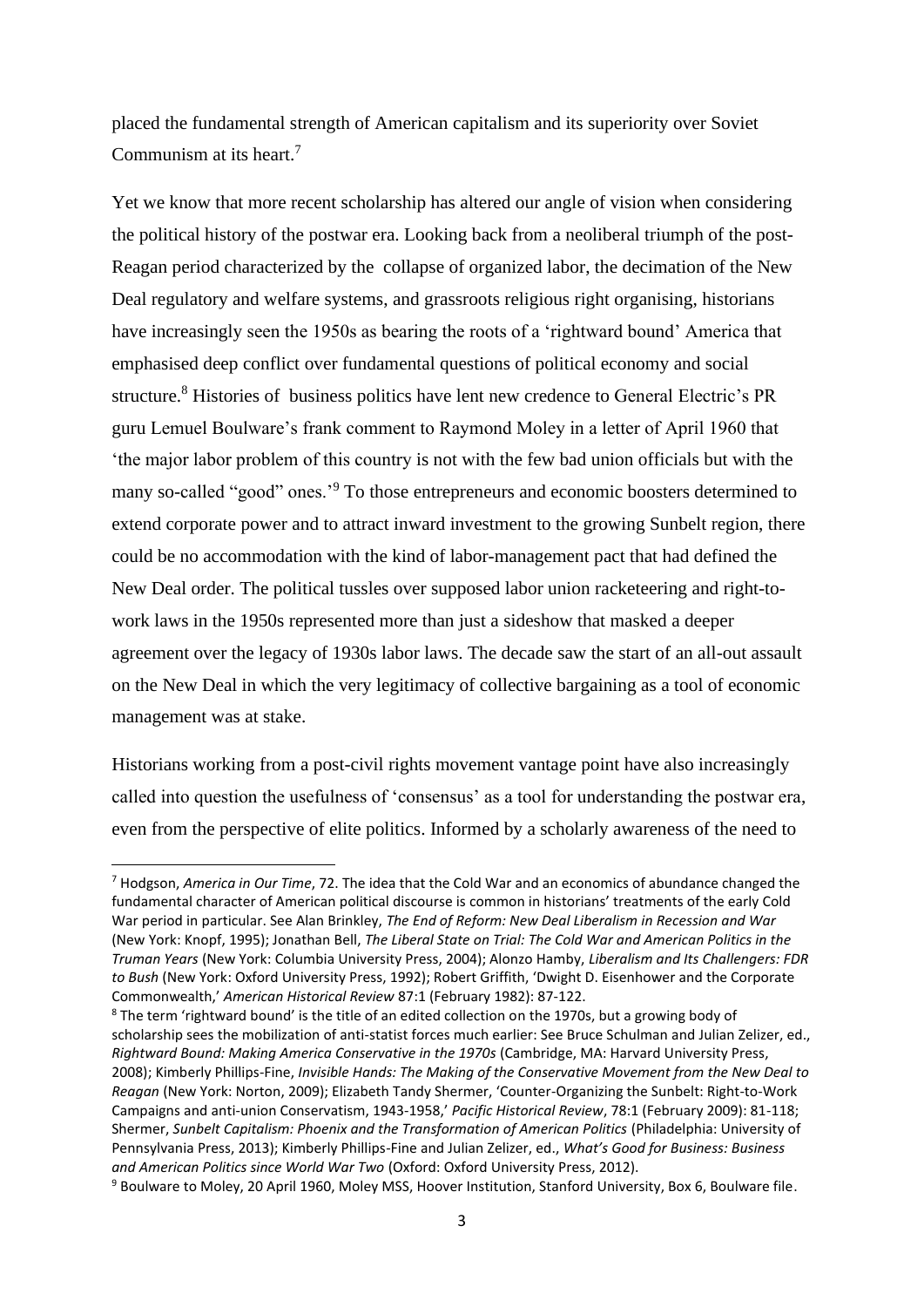take apart and question the underlying assumptions of political debate, evaluating the language and rhetoric of political actors through a clearly defined analytical lens rather than presenting them on their own terms, a new scholarship has uncovered the ways in which consensus politics has been an ideological tool to hide or control deep-rooted gender, racial, and class divisions in American life. Margot Canaday has outlined the ways in which a 'straight state' developed in the wake of the New Deal to regulate and control gender dissent. David Johnson highlighted this theme in his in-depth study of the federal government's crackdown on 'sex perversion' in the early Cold War. Most recently, Marc Stein has uncovered the ways in which Supreme Court decisions since the early rights revolution have been constrained within specific notions of gender hierarchy.<sup>10</sup> To these historians, 'consensus' is not arrived at by reasoned debate, nor by political triumph of one party or group over another, but by a policy and legal agenda of coercion and regulation that define who is included and who excluded from the confines of state patronage and acceptance. In this reading, the postwar period was one of a brutal crackdown on social difference in which every word of political debate of the kind documented by Hodgson hid entire categories of people who existed but who were not included in the benign embrace of a land of plenty but policed, surveilled, regulated, and sometimes imprisoned. Private capitalists and New Deal liberals alike had the regulatory power to offer or withhold patronage. It may have been true that the Eisenhower administration 'accepted that the federal government must continue social security and other such New Deal programs,' and 'was ready to enforce due compliance with the law in civil rights, though reluctantly and with caution,' but the very definitions of who lay within the confines of economic and civil rights citizenship were deeply contested, and any consensus on this point was achieved by airbrushing entire categories of people from the official record.<sup>11</sup> Reading American history – of any period – through an interpretive framework of consensus can only be achieved by an unabashed reproduction of the language of elite straight white men, who predominate in Hodgson's chapter on 'the Liberal Consensus.'

An investigation of electoral politics that bridges Democratic Party strategizing and grassroots activism reveals the ways in which liberal ideology and political strategy were evolving

<sup>&</sup>lt;sup>10</sup> Margot Canaday, *The Straight State: Sexuality and Citizenship in Twentieth-Century America (Princeton:* Princeton University Press, 2009); David Johnson, *The Lavender Scare: The Cold War Persecution of Gays and Lesbians in the Federal Government* (Chicago: University of Chicago Press, 2004); Marc Stein, *Sexual Injustice: Supreme Court Decisions from Griswold to Rose* (Chapel Hill: University of North Carolina Press, 2013). <sup>11</sup> Hodgson, *America in Our Time*, 72.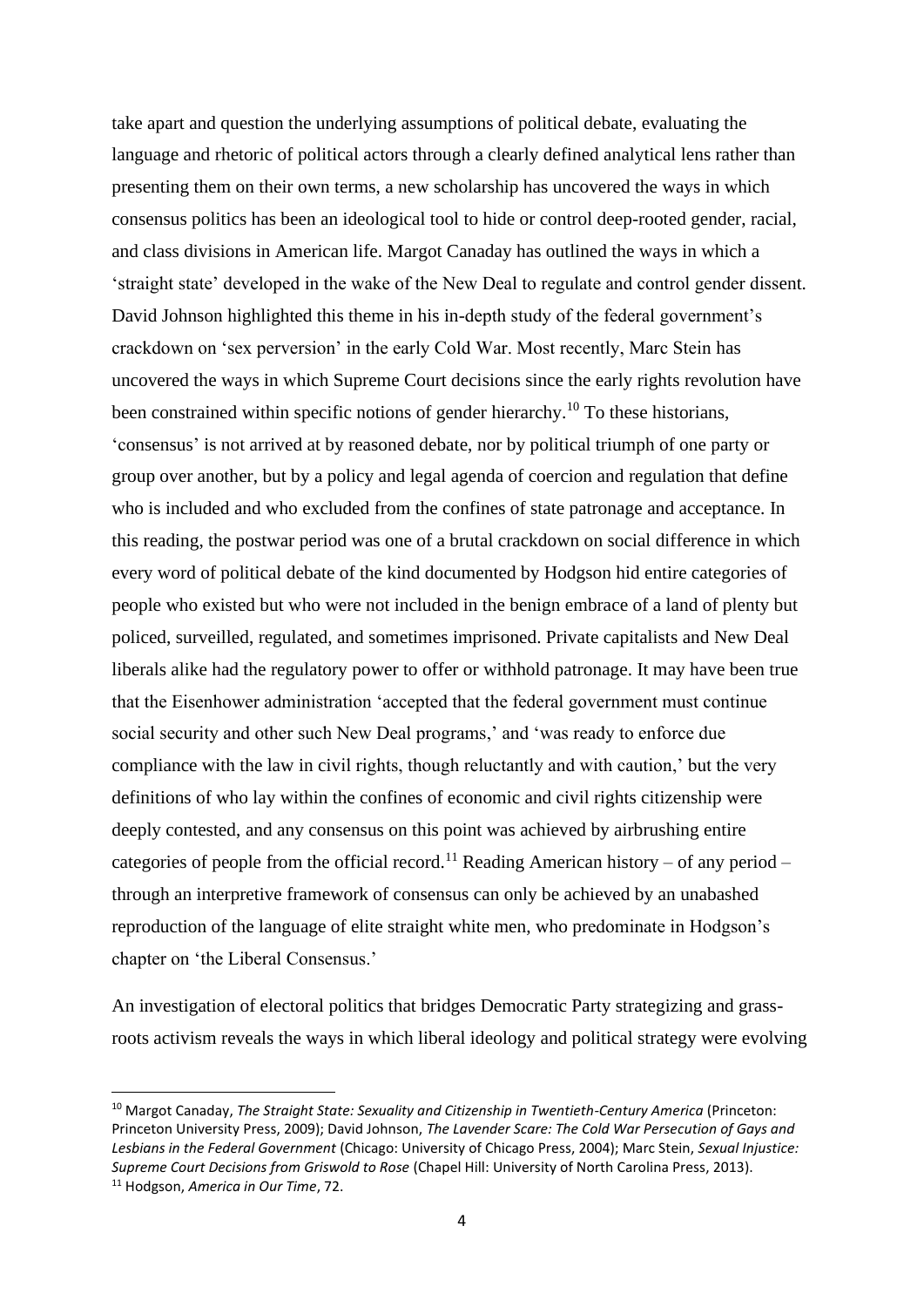in this crucial decade of the 1950s. While I accept that that consensus politics was a useful shorthand for the suppression of dissent, I also seek to understand how the language of liberal politics was making the transition from a New Deal politics of economic recovery and stability to a rights liberalism that came to serve as a vehicle for translating the civil rights movement into national policy. So my analysis of Democrats – by which I mean heirs to the New Deal in the north and west, using examples from my extensive research on California in these years – constructs a picture of liberal ideas at a crossroads between New Deal economic equality that excluded and controlled and civil rights equality that was forced to question and reevaluate those notions of inclusion and exclusion.<sup>12</sup> The dilemmas of modern liberalism, responsive to sexual, racial, and social difference but also constrained by a limited political lexicon, can be traced back to this crucial period. Bitter electoral battles over the rights of labor and the role of a welfare state acted also as the beginnings of a link for liberals between economic rights and social equality. This link remained tentative and often coded in language that would resonate in a particular time and place, and we need to be careful not to extrapolate too much out of political rhetoric or electoral politics very much designed to win elections, not to act as a carefully scripted harbinger of future social change. But to take Democratic electoral politics of the 1950s seriously is to move beyond an impressionistic portrayal of 1950s politics as a preoccupation of elite actors conjoined in a consensual embrace over fundamental question of the day in favour of a more complex story of how political ideas played out when paraded on a rapidly changing American electoral landscape.

## **Adlai Stevenson and the California Democratic Party**

'I'm in mourning for the brains of the American people,' wrote LA resident Eleanor St Germain to Adlai Stevenson in the wake of his electoral defeat to Dwight Eisenhower in November 1952. 'Because, if they're not dead, where are they?'<sup>13</sup> St Germain was one of thousands of Californians who wrote to Stevenson during and after his campaign, excited at his candidacy and mobilized to support him. California's unique political context made the Golden State peculiarly receptive to his candidacy. There was no organized party structure, but rather a loose collection of political alliances based around individual office-holders and local leaders. 'There is no cohesion within the [Democratic] party; there is, in fact, no party in the real sense,' wrote one observer of the California political scene in 1950. 'What the

<sup>12</sup> See Jonathan Bell, *California Crucible: The Forging of Modern American Liberalism* (Philadelphia: University of Pennsylvania Press, 2012).

<sup>&</sup>lt;sup>13</sup> Eleanor St Germain to Stevenson, 5 November 1952, Stevenson MSS, Box 115, folder 5.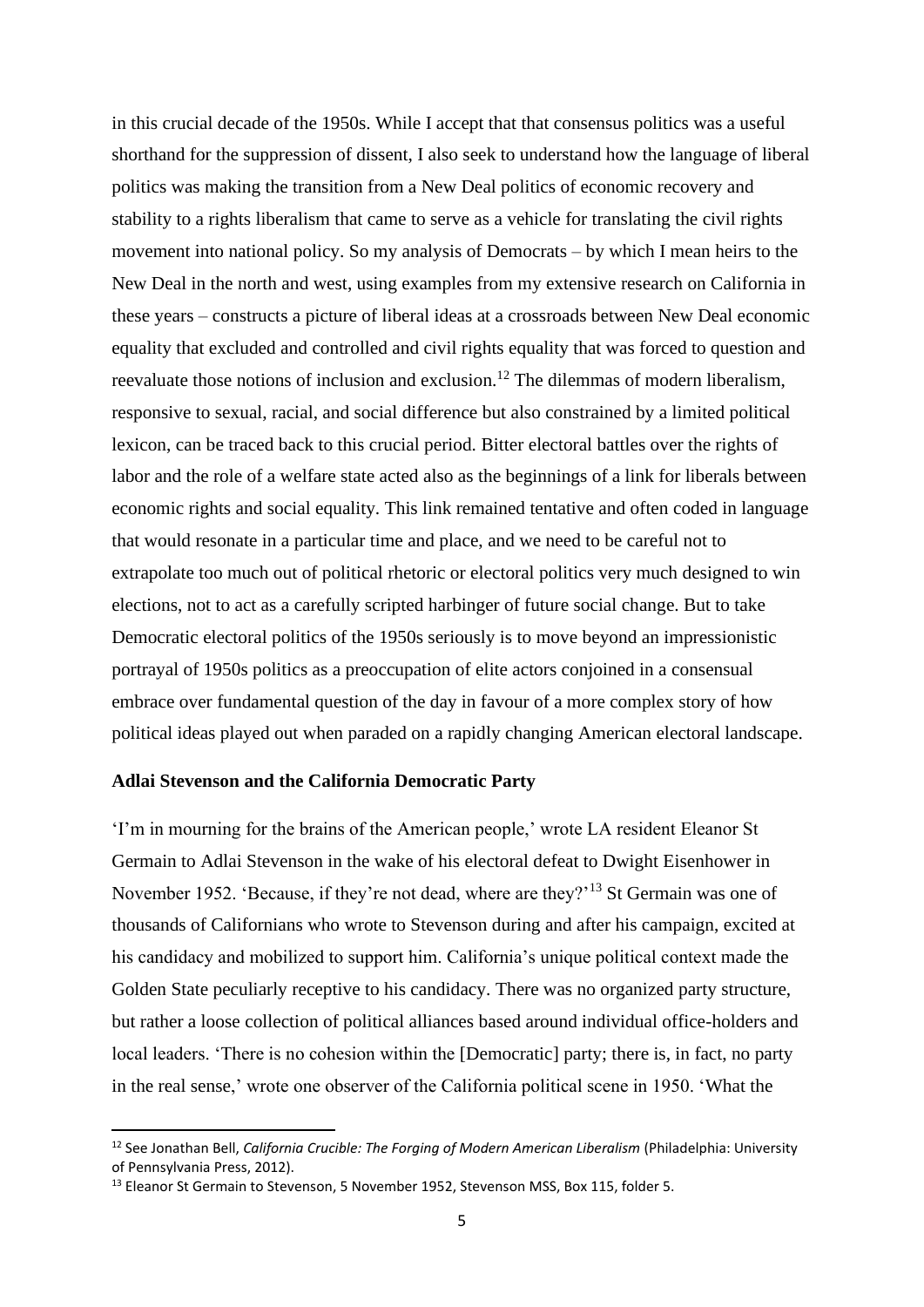party consists of is a loose business alliance between various clots of opportunists who congeal about local "strongmen."….If there were a strong self-conscious liberalism here there would sooner or later grow up a liberal aggressive Democratic Party.'<sup>14</sup> The California Republican Party dominated state politics, controlling almost all state offices in the early 1950s with the exception of the Attorney Generalship. All but three newspapers supported the GOP. Organized labor often supported Republican candidates in order to gain patronage and favors in Sacramento.<sup>15</sup> Without strong central direction, state politics provided a home for extremists on both sides of the political spectrum, and Democratic politics was a breeding ground for a popular front that survived the early Cold War and provided a sense of purpose for Californians actively engaged with issues of the day but frustrated by the inability of the state's political system to provide an outlet for a strong liberal program. Looking back on the 1950s, a decade that witnessed the growth of a vibrant Democratic organization in California out of the Stevenson campaign, Berkeley professor Paul Seabury reflected that continuous 'defeat in state and local politics in the past made difficult the growth of responsible statewide party organization; but it made it possible for the newly emergent Democratic organization in the state to be far more responsive to forces of "modernity" within the party.' He noted that 'by and large it is something new in American politics, a broad movement of well-educated liberals whose political cohesiveness derives not from ethnic, or narrowlybased economic interest, but from a deep "concern" with political issues transcending the "self-interest" of the movement itself.<sup>'16</sup> Many of those who came to form the backbone of a rejuvenated Democratic Party in California in the 1950s cut their teeth on the 1952 Stevenson campaign: Stevenson was to them in part a politician who had actively opposed McCarthyism (a sore point in a state that had seen bitter anti-communist campaigns, notably in the Senate race between Richard Nixon and Helen Douglas) and in part a blank canvas onto which they could project their search for political meaning and belonging.

The Stevenson campaign in California sparked a network of 'Stevenson for President' clubs independent of the official party organization and which would form the foundations of the new California Democratic Council in 1953. The growing movement for Stevenson during the early-mid 1950s was part of a rethinking of liberal politics for an age of prosperity. It also represented an attempt to import a New Deal electoral politics to a state that had voted for

<sup>&</sup>lt;sup>14</sup> Stanley Crook to James Loeb, Director of the Americans for Democratic Action, 31 July 1950, ADA MSS microfilm, reel 57, section 5.

<sup>15</sup> See Jonathan Bell, *California Crucible*, chapter 1.

<sup>&</sup>lt;sup>16</sup> Paul Seabury to Sam Beer of ADA, nd, ADA MSS, reel 57, section 5.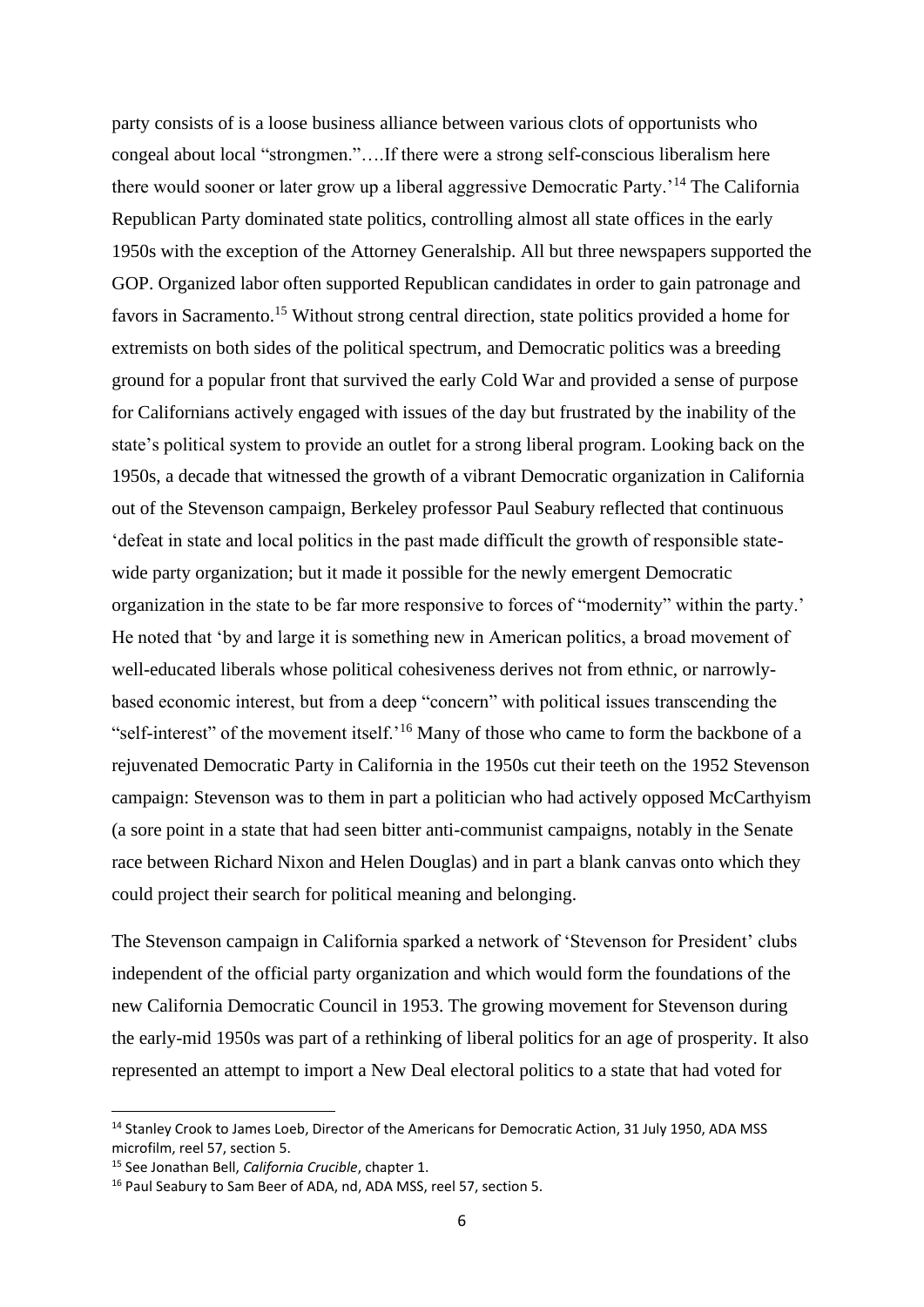FDR but had never established his party as a dominant force. A summary of issues for the campaign by Los Angeles party operatives in October raised the question of Social Security as a New Deal triumph that could help bring Roosevelt's electoral magic to the west coast of the 1950s. The report noted that LA County had more residents over 65 years old than any other county in the country, and that what was termed a 'liberal view on old age and disability allotments [is] helpful for Southern California discussion.' In Richmond, a naval city in the East Bay near San Francisco, the major issues were 'reactivation of the shipyards, need for industrial water, Taft-Hartley, FEPC, Social Security, other progressive measures.'<sup>17</sup> A significant addition to the roster of liberal concerns, one destined to reshape the American political world beyond recognition in future years, was the question of civil rights, a theme that came up repeatedly in dispatches to Stevenson party HQ. Segregation in public housing in the Bay Area and Los Angeles and the lack of a state Fair Employment Practices law were underlined as key issues, ones Stevenson was encouraged to highlight in campaign visits.<sup>18</sup>

The stars began to align in California for Democrats in 1952 when organized labor in the state signalled its frustration with the GOP political establishment and its growing willingness to risk the ire of Republican-controlled government by backing Democratic candidates. Smarting from a GOP gerrymander of the reapportionment of legislative seats in Sacramento that handed new districts to anti-labor right-wingers, William McSorley of the National Labor League for Political Education of the AFL told delegates at the August 1952 Santa Barbara convention of the California branch that 'this year of 1952 is indeed the most crucial year in the history of the American labor movement.' He bitterly attacked the Republican-Dixiecrat coalition in Congress 'that has served only one purpose: to delay, to disrupt and to destroy every single liberal, forward piece of legislation that has been brought up.' He urged union members to 'work politically to destroy reaction, to retire the peddlers of reaction from the halls of the United States Congress and the State Legislatures.'<sup>19</sup> He was speaking to a receptive audience: member after member came to the floor of the pre-primary endorsement convention in San Francisco in April to express dissatisfaction with the California GOP and its links to labor, with one delegate lambasting his union's prior 'placation program: "If we

<sup>&</sup>lt;sup>17</sup> Summary of major issues, Los Angeles and Richmond, 10 October 1952, Stevenson MSS, Box 230, file 5. <sup>18</sup> Summary of major issues and background, San Francisco and Alameda Counties, 3 September 1952,

Stevenson MSS, Box 230, file 5.

<sup>&</sup>lt;sup>19</sup> Address of William McSorley in Proceedings of the Pre-General Election Convention of the CLLPE, 27 August 1952, California LLPE-COPE MSS, Labor Archives and Research Center, San Francisco State University, Box 7, folder 7, p.19ff.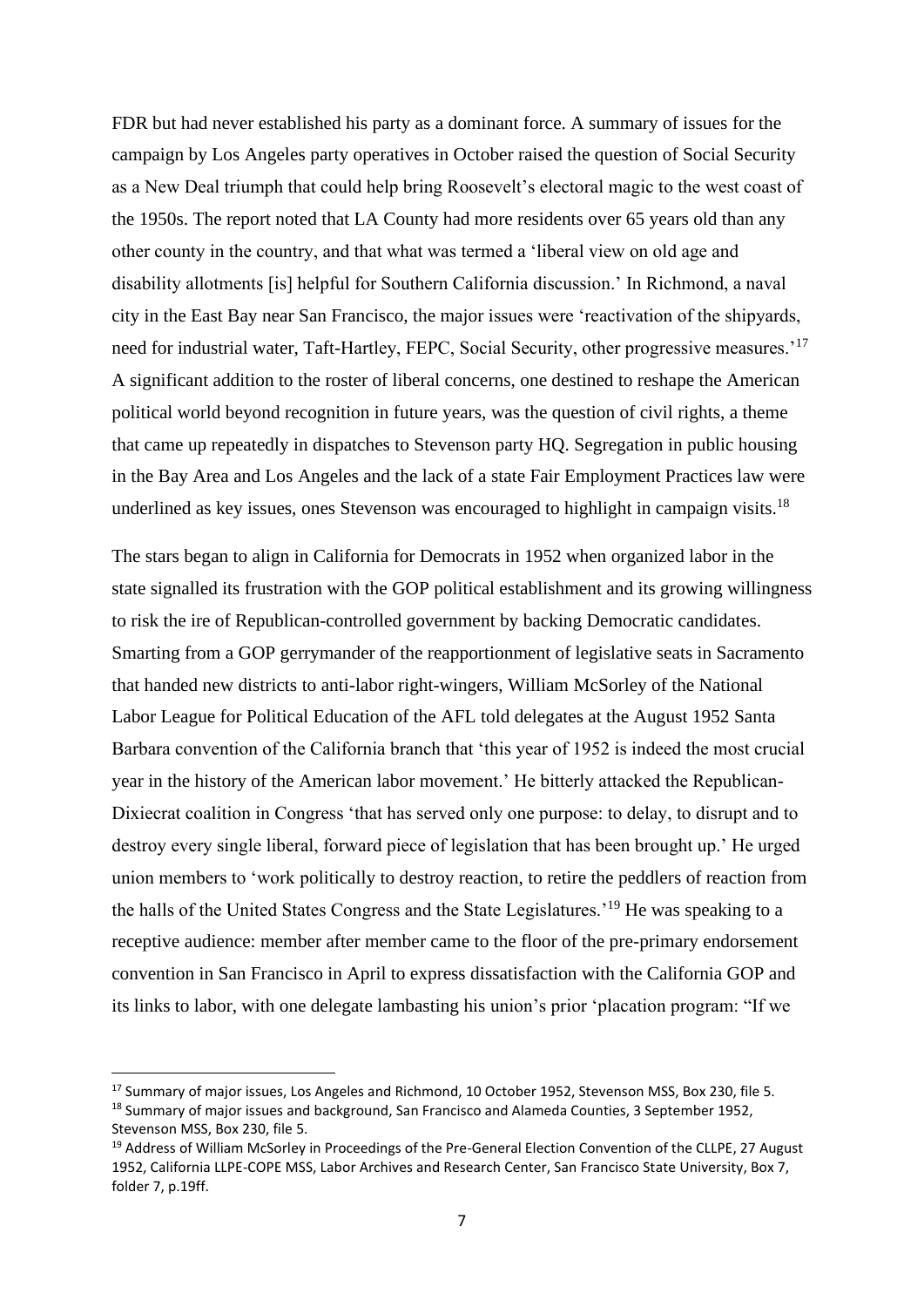just don't kick you hard, will you please be kind to us next year?"<sup>20</sup> It would take until the divisive right-to-work campaign of 1958 in California for labor fully to align itself with a rejuvenated Democratic Party, but the process of realignment and the increasing schism between labor-liberalism and the right set the terms for a politics of economic citizenship that was anything but consensual.

The alliance between organized labor and the emerging left-liberal activist cadre emerging in the newly-formed California Democratic Council in 1953 was in many ways wracked by suspicion and a product of happenstance as much as design. In 1957 George O'Brien of the AFL-CIO declared that 'a state of war' existed between activist clubs and labor over the leadership and direction of the Democratic Party, and the coalition of interests that came together to take the governorship and defeat right-to-work in 1958 would prove difficult to maintain over the longer term.<sup>21</sup> But a 1955 analysis of California liberal politics underlined the importance of the political changes taking place: 'What has happened is not a mere growth or development of the [Democratic] Party but its complete rebirth. Although the NEW Democratic Party is still young, it has all the potentialities necessary to make it an integrated, coordinated, disciplined and more efficient party than it has been in a generation.' The new Democratic club structure established after the Stevenson campaign 'made Democrats FEEL like Democrats, just as the addition of party labels made them VOTE like Democrats.'<sup>22</sup> By November 1954 some 425 Democratic clubs had been set up across all but six of 30 congressional districts. 'Only a forthright challenge of the Republican position all down the line will bring out the masses of voters who have "had enough," wrote Dewey Anderson to CDC Chair Alan Cranston in February 1954. The new organization had the task, he argued, of promoting 'the welfare of the broadest possible body of our citizens.'<sup>23</sup>

Emboldened by their organizational successes, California Democrats were no longer satisfied seeing what they wanted to see in Adlai Stevenson: in 1956 they wanted him to embody liberal principles. Gerald O'Hara, and active Democrat in San Francisco, wrote the Stevenson campaign HQ in Chicago in April 1956 about his impressions of Stevenson's campaign style. Stevenson, he wrote, may 'in truth be the prophet of a new Democracy of "moderation and

 $^{20}$  Jimmy Waugh speech to CLLPE pre-primary convention, 7 April 1952, CLLPE MSS, Box 7, folder 6, page 116. <sup>21</sup> Roger Kent to George O'Brien, 30 July 1957, Alan Cranston MSS, Bancroft Library, Box 10, Democratic Party Central Committee file.

<sup>&</sup>lt;sup>22</sup> Miriam Deinard Coffey and Rudolph Pacht, 'The New California Democratic Party: The Place of the California Democratic Council in the Democratic Party of California,' Cranston MSS, Box 11, CDC History material file. In 1952 party labels had been placed next to candidates' names on the ballot in California for the first time. <sup>23</sup> Dewey Anderson to Cranston, 4 February 1954, Cranston MSS, Box 10, Dewey Anderson file.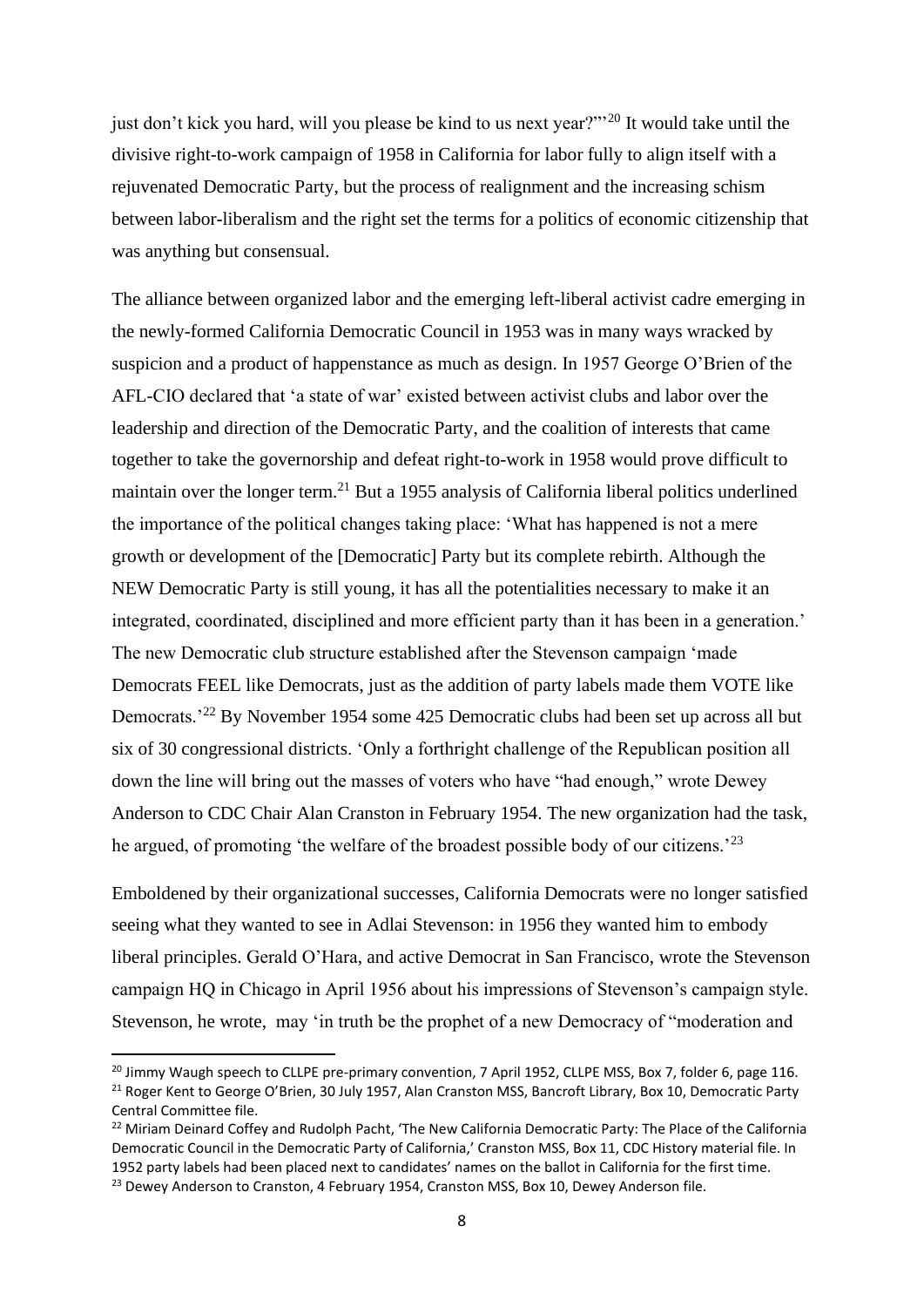conciliation" but if he is the voters don't understand it and won't buy it. If he is not the apostle of the Democracy that crusades for labor (by which I mean all work for wages), for the small farmer, for the old, the sick, and the jobless, for children, for Negroes, for peace, for the small businessman, for a better life for all Americans (especially the little fellow) without a ceiling…and a vigorous, unremitting fighter for the better life – then he is nothing as a Democratic candidate in 1956.<sup>24</sup> The response in San Francisco to a questionnaire sent out to local Democratic campaign outfits asking for the issues at stake to those working on the campaign trail was equally strident: 'Governor Stevenson should tour our Howard Street flophouses and point up the human misery – still very real, if not as vivid as it has been….He should visit our Hunter's Point "temporary" housing where negroes live because they can't get good private housing at rates they can pay. He should dramatize his interest in these problems.' In addition to highlighting poverty and the dangers of another economic downturn, especially in agriculture, the report urged the campaign to demonstrate how Stevenson could 'consolidate and *advance* the Democratic gains in social and old age security, health preservation (district hospitals etc), health insurance (this need not touch the doctor-patient relationship but can cover all the costly incidentals of catastrophic illness such as hospital, laboratory, drugs, nurses, technical therapies), farm security, housing,  $SEC.^{25}$ One Stevenson advisor called this emphasis on renewing and advancing the New Deal order 'a start...toward developing a theme for the Age of Abundance…I would cite healtheducation-welfare high on the list, with particular emphasis on the old folks.'<sup>26</sup> In California, at least, the notion that the Democrats had 'run out of poor people' or that a politics of abundance was somehow incompatible with redistributive politics did not seem to resonate.

On the contrary, a California PR company report for Stevenson painted a sort of Valley of the Dolls picture of psychiatrist couches, economic and consumer debt pressures, and the woes of working families: 'One of the manifestations of the pressure on living standards here is a widespread pattern of two jobs per man in the hope of meeting mortgages and payments. A psychiatrist told us that his patients here show far more than the usual anxiety about earning enough to keep up in the rat race….What this all adds up to is a kind of New Deal package…The bread-and-butter package should appeal to the rapidly growing middle-class

<sup>&</sup>lt;sup>24</sup> Gerald O'Hara to Ken Hechler, 26 April 1956, Stevenson MSS, Box 248, folder 7.

<sup>&</sup>lt;sup>25</sup> Reply to 'Outline for local material' questionnaire, San Francisco, Stevenson MSS, Box 248, folder 7.

<sup>&</sup>lt;sup>26</sup> Harry Ashmore to Stevenson, 4 May 1956, Stevenson MSS, Box 248, folder 7.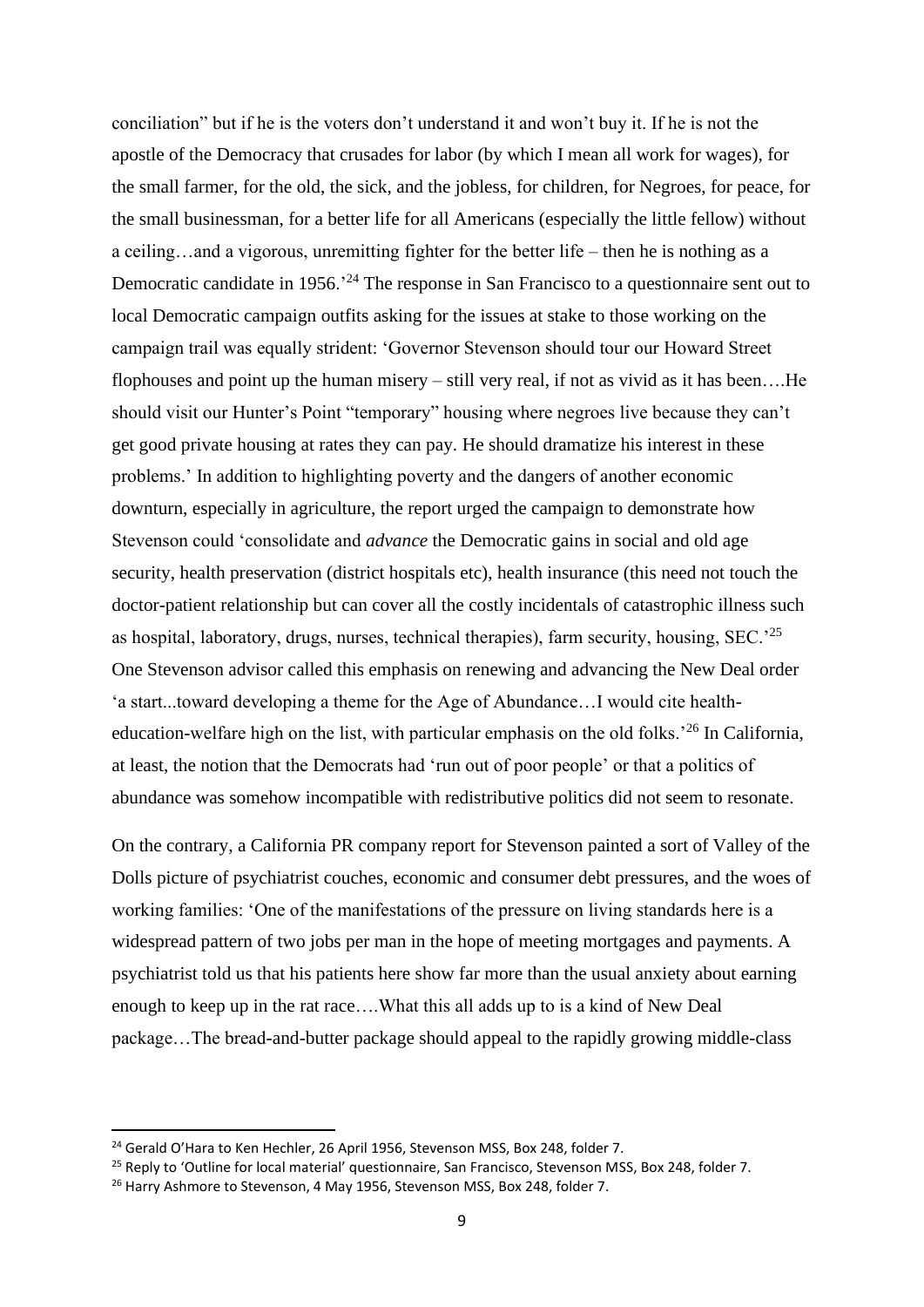suburbs and might include such items and schools, water, taxes, and consumer debt.<sup>'27</sup> The added issue in California by 1956 was activist passion over civil rights and desperate concern to get Stevenson energised on the issue. A bread-and-butter package of middle class welfare and civil rights carried the seeds of a deeper debate yet to fully take flower of how to redefine the New Deal to take in the changing dynamics of social inclusion.

At the same time, anti-labor business interests in California were mounting their own challenge to those in the Republican Party committed to former Governor Earl Warren and his allies' accommodation with labor and elements of the New Deal. A powerful group of conservative power brokers, including the Chandler family, owners of the *LA Times*, and Joe Knowland of the *Oakland Tribune*, forced Governor Goodwin Knight into swapping jobs for the 1958 campaign: Knight would run for William Knowland's Senate seat and Knowland would run for the Governorship. One commentator noted that 'California is becoming the most important state in the Union, and the conservative element is not willing to let it be a liberal state. They couldn't trust Knight to be conservative. Knight has been all things to all men.' Another journalist emphasized the wider import of the switch: Knowland had built his case for taking over the Governorship on his endorsement of a business-backed right-to-work referendum that would decimate labor's capacity to secure membership through a union shop. Knowland's 'gamble on the right-to-work law paid off in consolidating the kingmaker group behind him.'<sup>28</sup> One businessman commented that Knight's 'complete leftist attitude in endorsing and supporting labor…has also severely damaged the Governor. The Governor's repeated statement that he would veto any "Right-to-Work" legislation is another factor that has lost him Republican support throughout the state.<sup>29</sup> The Knowland challenge for the Governorship represented the culmination of a process of business disenchantment with the enduring legacy of New Deal labor policy in California. The Taft-Hartley Act of 1947 had given states the right to repeal union shop provisions in favour of an open shop in which there was no obligation for employees to join a union at all. Yet by 1957 of the most industrialized states in the US only Indiana had passed an open shop law, and many in California and elsewhere feared that open shop states in the emerging Sunbelt region of the south and

<sup>&</sup>lt;sup>27</sup> Research report by Edward L. Greenfield and Co, 'The Stevenson Campaign in California,' Stevenson MSS, Box 299, folder 5.

<sup>&</sup>lt;sup>28</sup> Memo, Will Davidson to Whitaker and Baxter PR company, 20 November 1957, re KQED program 'Governor Knight – Did he jump or was he pushed?' Whitaker and Baxter MSS, California State Archives, Box 50, Operation switchover file.

 $^{29}$  L. R. Hart of Sebastopol Fruit Growers Association to T R Dwyer, 16 September 1957, Knowland MSS, Bancroft Library, Box 105, Political campaign, October 1957 file.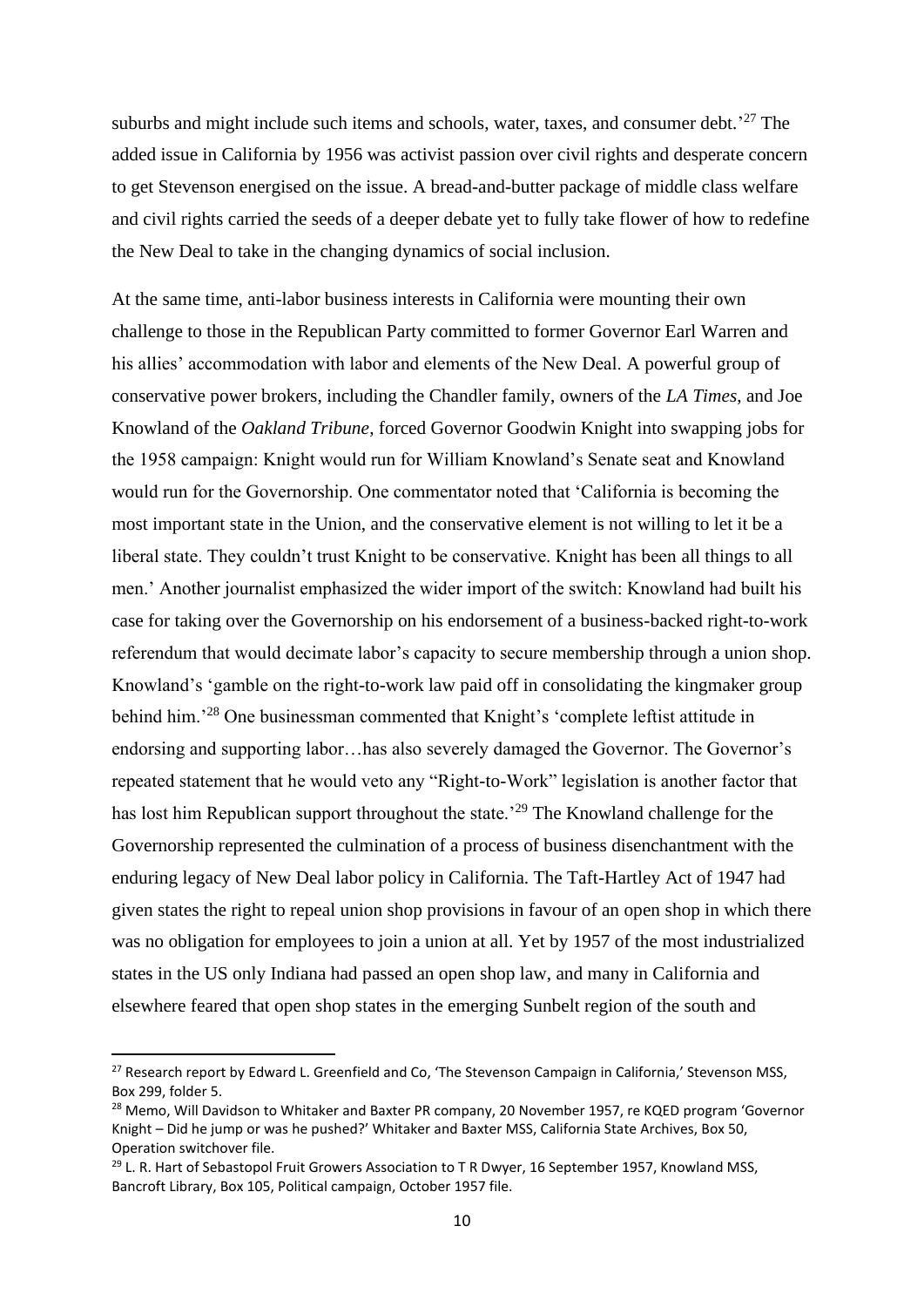southwest could lure business away.<sup>30</sup> By 1958, therefore, a major political schism was opening up between anti-labor conservatives and labor liberals in California and certain other industrialized states such as Ohio that would test the definitional limits of the word 'consensus' in a major way. As labor leader Walter Reuther himself put it in July 1958, the American labor movement was trying 'to bring about a basic realignment so that the two parties really stand for distinct points of view. And I think this is happening very rapidly. More and more the Democratic Party is coming to reflect the kind of programs and policies that the American labor movement can support, while the Republican Party more and more becomes the party of business.'<sup>31</sup> Just as importantly, the manner in which the debate over labor was constructed and played out demonstrated ideological fissures in American politics that transcended the immediate questions being debated and set the terms of political divisions that would outlive any so-called 'Age of Consensus.'

## **The 1958 Campaign and the battle over citizenship**

It was clear nationally that the stuttering economy would make the 1958 midterms challenging for Eisenhower and the Republican Party. Despite the President's robust participation in the campaign, including in California, he could not see off a landslide defeat for his party.<sup>32</sup> Yet the elections for Governor and Senator in the Golden State signalled a more profound political shift than just one of party control. Ideology assumed a far greater role in the dynamics of party politics there than ever before. In California the elections demonstrated unequivocally that the period between the passage of Taft-Hartley and the 1960s represented the inherent inability of business elites, labor, and Democratic liberals to agree on the internal dynamics of welfare capitalism. By the late 1950s this meant more than a disagreement about the scope of New Deal industrial pluralism that masked a wider general agreement about the robustness and promise of American capitalism. There was a genuine and substantive difference between labor liberalism and right-to-work conservatism that was on one level a simple debate about 'who runs America,' the anti-labor slogan given rhetorical power by Congressional investigations in the late 1950s into union corruption and links to

<sup>30</sup> Elizabeth Tandy Shermer, 'Counter-organizing the Sunbelt,'; Melvin Dubofsky, *The State and Labor in Modern America* (Chapel Hill: University of North Carolina Press, 1994).

<sup>31</sup> Henry Brandon, 'A conversation with Walter Reuther: How do we live with bigness?' *New Republic*, 21 July 1958, 13-18.

 $32$  The Democrats won a 64-34 margin in the Senate and a 282-154 margin in the House. See Iwan Morgan, *Eisenhower versus the Spenders: The Eisenhower Administration, the Democrats and the Budget, 1953-60*  (London: Pinter, 1990): 123-126.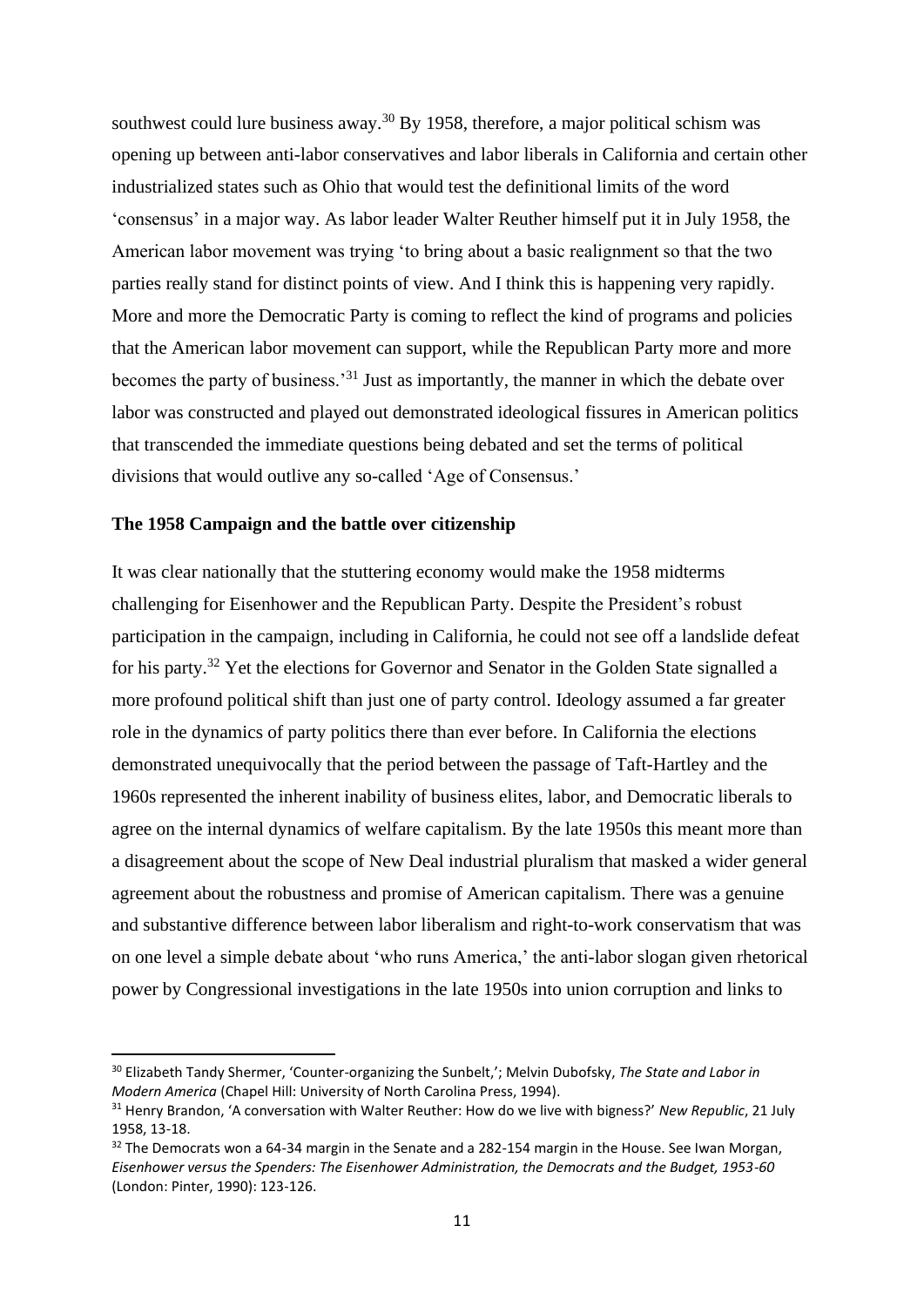organized crime, but on another level it was a more coded and contested debate over who came within the protective umbrella of state power and why.

Fundamental to the battle over right-to-work in California was a contest over how citizenship should be defined and categorized. On one side, General Electric Public Relations Manager R W Jackson appealed to a notion of 'corporate citizenship' whereby leaders of industry by virtue of their proven ability to manage the economy had a duty to take a political stand on questions of economic power. 'GE takes no sides in the campaigns of individuals for political office. But where vital public issues are involved, affecting the economic welfare of a community and its people, we believe it an essential part of good corporate citizenship to make whatever views we may have known.'<sup>33</sup> GE was one of a formidable phalanx of corporate behemoths to come out strongly in favour of California's ballot proposition 18 to ban the union shop, portraying themselves not simply as guardians of good citizenship against the totalitarian impulses of 'labor bosses' but even as embodiments of citizenship, a strategy that recalled the *Connecticut Life Insurance Co. v Johnson* Supreme Court case of 1938. The case was notable for recently-appointed Justice Hugo Black's dissent, in which he questioned the conflation of 'person' and corporation in the majority's reading of the due process clause in the fourteenth amendment.<sup>34</sup> In the Knowland gubernatorial campaign of 1958, a campaign totally dominated by the drive to pass the right-to-work referendum, citizenship was defined in universalist terms, eliding racial, class, or gendered distinctions in favor of a portrayal of a population united by a common understanding of freedom and antistatism. Knowland decried his Democratic opponent's 'special promises to special groups. By his promises to the racial minorities of this state he has set them apart as a special interest group seeking special legislation. Minorities should not be segregated but should have their rights protected as citizens of this great country.'<sup>35</sup> Similarly, Knowland's anti-union shop stance was described as stemming from his revulsion at apparent union corruption, and that he wanted to give 'every worker in California freedom to decide for himself whether to join a union.<sup>36</sup> His opponent was 'the captive candidate of the political labor bosses who have accumulated a one and a half million dollar slush fund from their members in an all-out attempt to seize power in California….This is the road away from free enterprise and toward

<sup>33</sup> R W Jackson form letter, 22 September 1958, David Selvin MSS, Labor Archives and Research Center, San Francisco State University, Box 27, file 11.

<sup>34</sup> Connecticut General Life Insurance Co. v. Johnson, 303 US 77 (1938).

 $35$  Knowland statement on civil rights, nd, Knowland MSS, Box 101, civil rights file.

<sup>&</sup>lt;sup>36</sup> Knowland speech at Kiwanis Club, 2 September 1958, Knowland MSS, Box 102, Kiwanis Club speech file.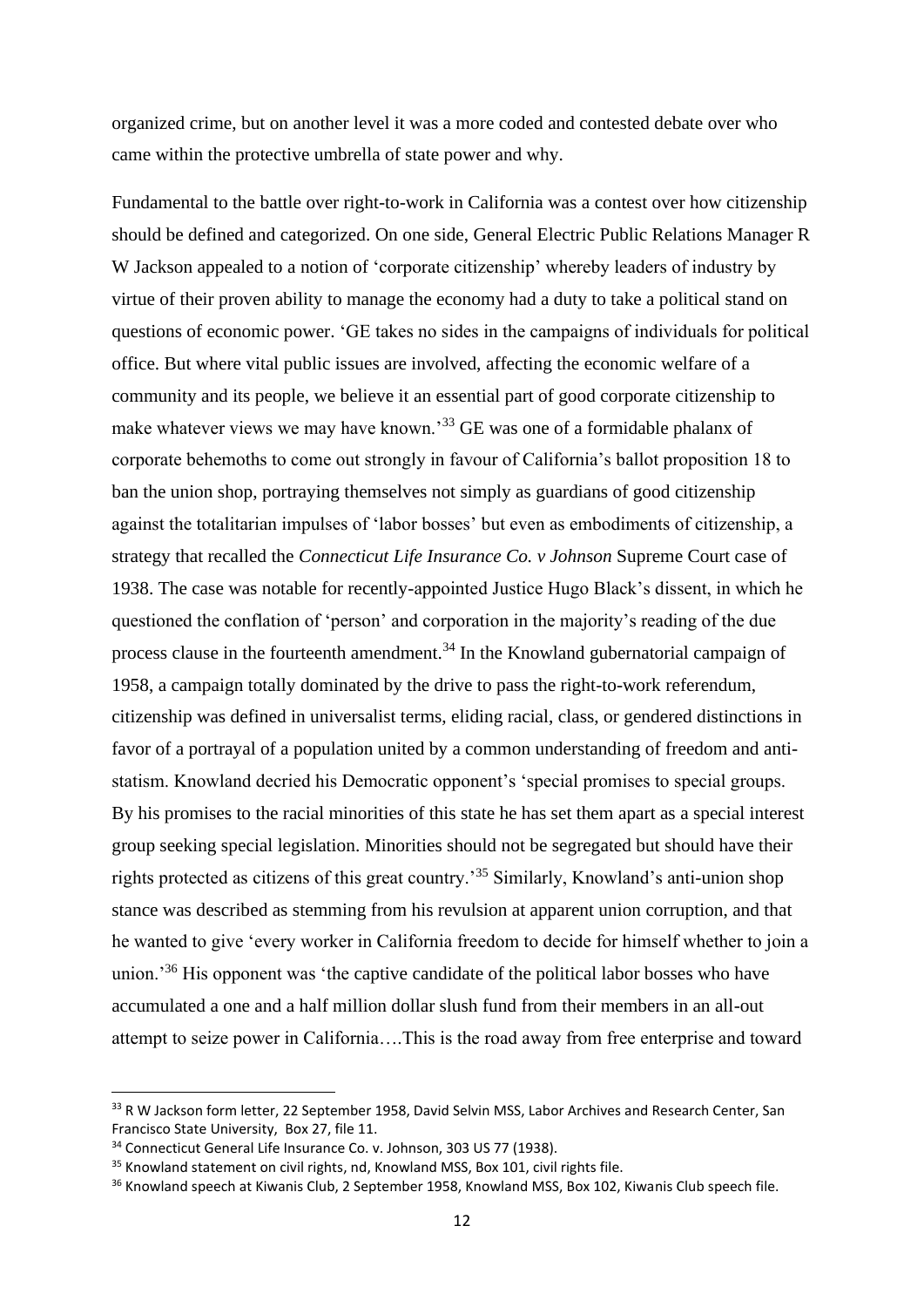state labor socialist controls.<sup>37</sup> The Republican campaign aligned good citizenship with an undifferentiated individualism given structure by corporate leadership.

The Labor Committee against Prop 18, by contrast, deliberately targeted its media campaign at individual people, taking care to differentiate people's lives and make the argument against right-to-work personal to them. Labor radio spots were scripted to appeal to a variety of demographic groups, including housewives, merchants, workers, and businessmen. The campaign built gendered tropes of male workers and female household managers into a carefully crafted political portrait of a society bound together by higher living standards thanks to collective bargaining rights. The campaign against right-to-work concerned a housewife's 'family and home – her household budget and living standards. A NO vote will protect California's high wages and salaries – keep them going up, ahead of rising living costs.'<sup>38</sup> A mailshot put together by the San Francisco Local of the Waitresses Union contrasted working Americans in right-to-work states, who 'work long hours, six days per week, and for practically no wages at all' with waitresses in California enjoying 'the wage of \$5.55 for just a three-hour lunch shift, plus meals, uniforms and all other fringe benefits.<sup>39</sup> A Bay Area TV ad scheduled for Labor Day entitled 'Every Other House' sought in a similar way to personalize the collective bargaining issue as a battle between ordinary wage earners and big capital. The advert consisted of 'a series of reports and dramatic vignettes by residents (TV performers) of an imaginary block in a typical Bay Area community,' and the narrator began his story with the assertion that 'labor unions are people – people working together to accomplish desirable goals,' before meeting these 'residents' and creating a picture of individual union members as component parts of a wider community.<sup>40</sup> A precinct worker's handbook for anti-Prop 18 workers emphasized that 'TALK is your most potent weapon in precinct work – plain talk, neighbor-to-neighbor talk. And it's used most effectively in personal visits to the voters at their homes.'<sup>41</sup> This attempt to carry a personal appeal to voters was a deliberate attempt to counter ant pro-right-to-work campaign's portrayal of unions as criminal outfits divorced from the concerns of working people. The tone and essential message of labor's campaign was specific to the context of the 1950s:

<sup>&</sup>lt;sup>37</sup> Knowland speech to Republican Assembly, Stockton, CA, 4 October 1958, Knowland MSS, Box 102, Stockton speech file.

<sup>&</sup>lt;sup>38</sup> Labor Committee against Prop 18 radio spot script, Selvin MSS, Box 27, folder 10.

<sup>&</sup>lt;sup>39</sup> Waitresses Union Local 48 mailshot on right-to-work, Knowland MSS, Box 115, Prop 18 file.

<sup>40</sup> Dave Selvin memo to George Johnson re labor day TV ad, Selvin MSS, Box 27, folder 11; Script of TV ad,

broadcast 31 August and 1 September 1958, KQED San Francisco, Selvin MSS, Box 27, folder 10.

<sup>41</sup> Precinct worker handbook, Selvin MSS, Box 28, folder 2.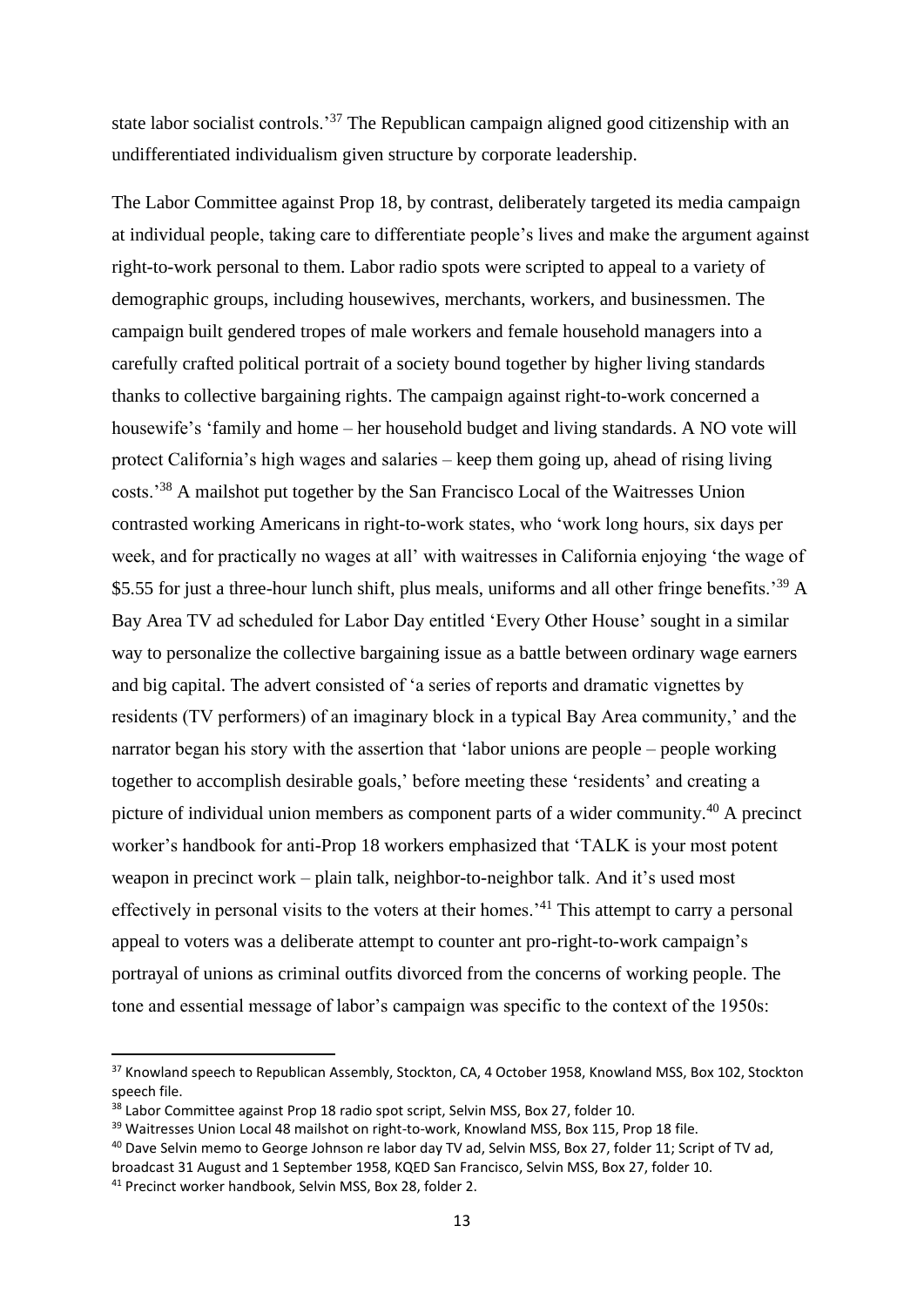labor had collective bargaining rights, and the threat of them being taken away, a danger offered by the Taft-Hartley Act of 1947, promised the collapse of the quality of life for which the Golden State had become known.

Though careful to sidestep too much involvement in the labor question, Democratic gubernatorial candidate Pat Brown widened the anti-right-to-work campaign's appeal to the needs and aspirations of individual citizens through the invocation of the protective powers of the state. In a speech entitled 'Government with a Heart' he argued that 'public welfare involves the State's obligations to the aged – to needy children – to babies without homes – to the alcoholic – to wayward youth – to the mentally and physically ill – to crippled children and adults….It is common sense to assist the needy of the state on two bases: Humanitarian considerations, and the ability of the State to pay the bills.' In contrast to his own articulation of categories of citizens 'who need our outstretched hand,' and of a government 'which respects the dignity of every last citizen in our State, including and down to the humblest and the poorest,' the Knowland campaign portrayed 'the average citizen as a faceless man' in a desperate attempt to deny the need for state regulation of economic relationships and social policy.<sup>42</sup> The political worldview portrayed here represented a deliberate strategy of associating redistributive liberalism with modernity: this was not now a Depression-era call for help to relieve general economic distress but rather a statement of society's moral obligation to ensure a wealthy and prosperous nation provided for all its citizens. Brown, like the anti-right-to-work campaign, also spelled out how society was not simply an undifferentiated mass of individuals but a kaleidoscope of different social groups with differing social and economic needs. The speech – and the Democratic campaign more generally – were replete with cultural assumptions about poverty and exclusion that pathologised the so-called 'needy' and used standard paternalist tropes. And in a sense the 1958 campaign represented the playing out of battles over how best to reconcile labor and management that had defined American domestic politics since the New Deal. Yet California had missed out on the political realignments of the 1930s, and the Democratic bid for power in the late 1950s was taking place at a time when social protections of the New Deal already existed, making the concerted effort by the right to repeal them a much more deeply fought

<sup>&</sup>lt;sup>42</sup> Brown speech 'Government with a Heart,' Brown MSS, Box 46, Government with a Heart file.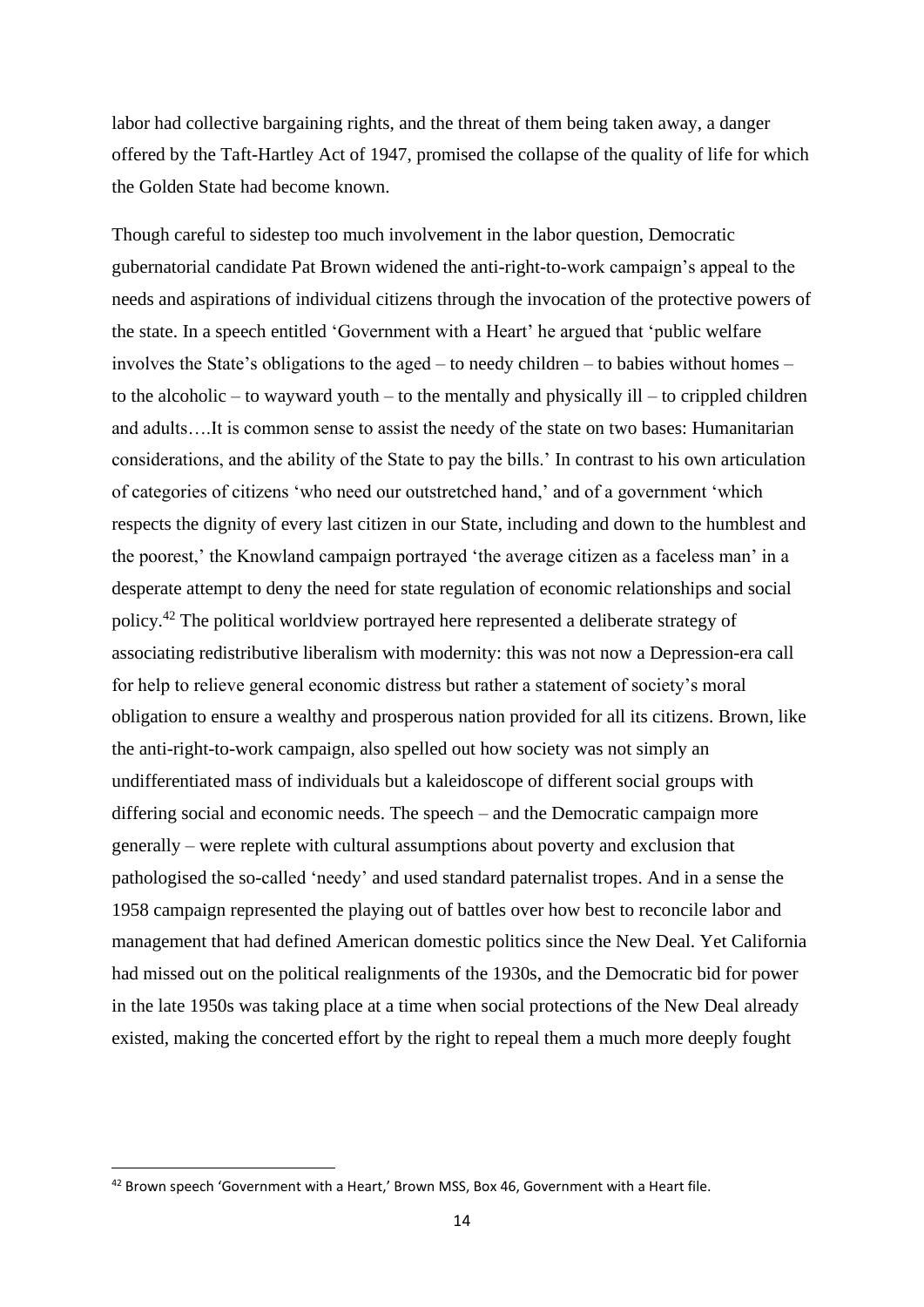struggle than a 'consensus' reading of the politics of the era allows, whatever terms of reference we use <sup>43</sup>

Following the Democratic Party's landslide election victory both in California and across the nation in 1958, including the defeat of ballot initiatives to roll back union rights in both California and Ohio, the *New Republic* provided its readership with a shopping list of legislative tasks for the now overwhelmingly Democratic Congress in Washington. The picture painted of the state of the nation at the end of the 1950s demonstrated clearly how liberals were having to redefine New Deal politics for an age of plenty whilst also continue to justify the existence of a social safety net. 'The Democratic Party identifies itself as the party of the people,' the article began. 'It therefore behoves the Democratic majority to be *contemporary in its assumptions about who the people are*. Descriptions of the people which were accurate the last time the Democrats had a majority of present proportions are meaningless today, and the importance of working from modern descriptions cannot be overemphasized.' This emphasis on modernity sprang from the argument that 'lower or upper middle-class families are interested in facilities. Since many of them now have the staple consumer goods, they are more and more aware of the deficit in *community* goods – schools, roads, public services of all sorts.<sup>'44</sup> As in the case of organized labor's reliance on general rising living standards as the justification for the union shop, fifties liberals attempted to universalize the relationship between the individual and the state: no longer was the New Deal a response to the Depression or a safety net for the poor; it was a set of policies and goals to help all citizens navigate the economic travails of everyday life and get access to basic social commodities like education, public power and water, and transport infrastructure. The New Deal of the 1930s had itself possessed universalist policies, such as the Tennessee Valley Authority, but now the message of liberal intellectuals and elected politicians was that a common conception of economic citizenship backed by state authority was the central plank of their political project.

Two factors made this a deeply contested political worldview. The first, as we have seen, was that business conservatives and their allies were more concerned than ever to redefine citizenship as a private matter not subject to the guiding hand of the state, especially when it came to the economic relationship between labor and capital. The second was that in order to

<sup>43</sup> Iwan Morgan, *Eisenhower Versus the Spenders: The Eisenhower Administration, the Democrats and the Budget, 1953-60* (London: Pinter Publishers, 1990): 123-125.

<sup>44</sup> 'Work ahead for Congress,' *New Republic*, 17 November 1958, 7ff. Emphasis original.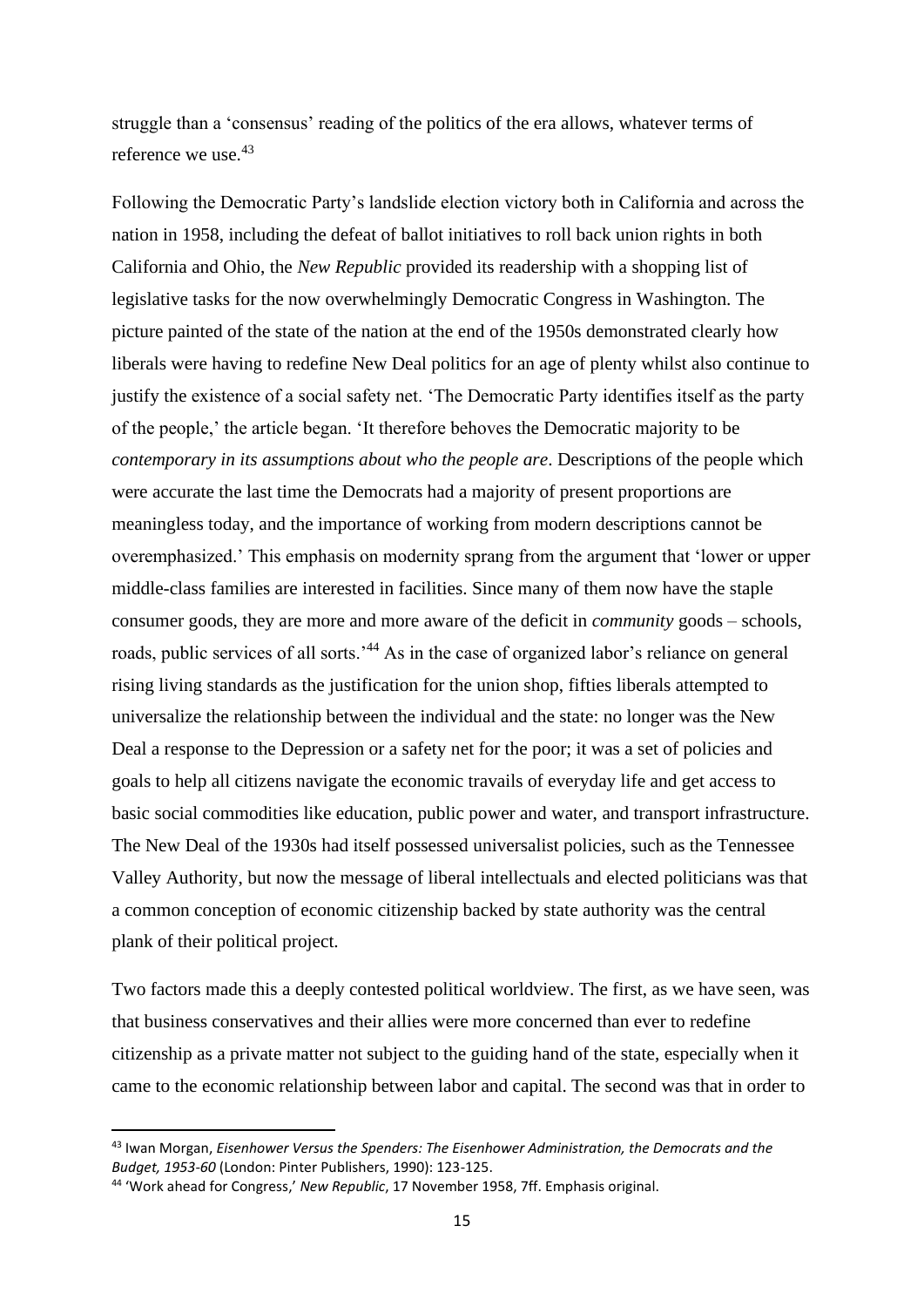personalize their message about universal rights to access to capital and services by means of the harnessing of governmental power, liberals increasingly had to define who needed the help of the state. In so doing, they had to assert that citizens, including those Brown defined as 'wayward' and those the *New Republic* termed 'contemporary,' required access to publicly-provided goods. In the words of one aide to Governor Brown in 1960, the administration should recognize 'our rights as consumers to employ our government to arrange to scrutinize in our behalf products and services which the prudent consumer cannot feel confident of evaluating himself and to provide needed services that cannot be provided privately.'<sup>45</sup> The provision of social services and of protective legislation such as a fair employment practices law gave government the opportunity to act as arbiter of social behavior, something that long predated the1950s but was given new impetus in late fifties California by the fact that the liberal victory was seen as new and requiring a fresh set of priorities.

Categories of the needy established earlier in the twentieth century, such as needy children and the elderly, acted in the early Brown administration as policy proving grounds for a political engagement with social diversity. The state's needy children program, for example, was identified as a mechanism which, with amendment and improvement, could deal with 'the entire scope of circumstances and events which subject children to conditions and situations which are inimical to their physical and moral welfare with particular attention being given to preventive activities and to the restoration and strengthening of family integrity and independence.'<sup>46</sup> The key policy innovation to achieve this goal was the elimination in 1963 of the requirement that a parent be absent from the home for the child to qualify for benefits, a limited but genuine erosion of the New Deal link between traditional family structure (only widows and the abandoned needed government assistance) and social citizenship.<sup>47</sup> Tellingly, a state government welfare adviser noted in 1960 that the state Department of Social Welfare had un until then 'been limited also by traditional notions concerning welfare which our more liberal legislature and Administration have discarded, thereby freeing the Department to plan in a positive way for the overall welfare of the needy and dependent.' This new political climate allowed for a more universalist approach to the

<sup>45</sup> Memo from Helen Nelson to Alexander Pope, Governor's Office, Brown MSS, Box 73, consumers file.

<sup>46</sup> J M Wedemeyer, Director of Department of Social Welfare, to Pat Brown, 30 August 1960, Brown MSS, Box 73, social welfare file.

<sup>&</sup>lt;sup>47</sup> For an extended treatment of this theme see Jonathan Bell, 'Social Democracy and the Rise of the Democratic Party in California, 1950-1964,' *Historical Journal*, 49:2 (2006), 497-524.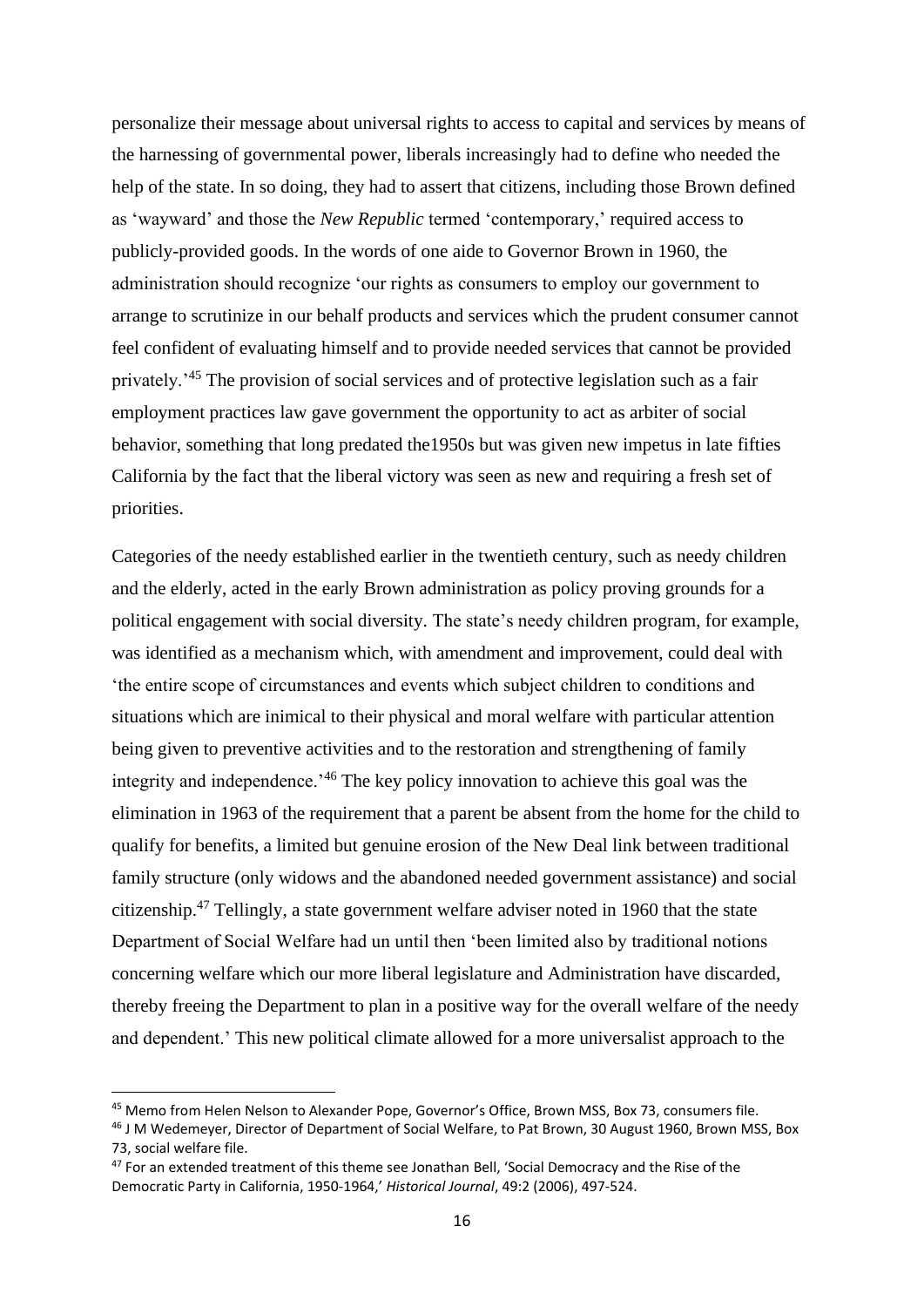maintenance of social welfare of the citizenry. 'Today there is a new climate at all levels – legislative, departmental, and executive. The time is opportune for a comprehensive statement embodying an inclusive program and philosophy.' The report focused on the elderly, long an acknowledged category of the deserving, but argued that 'old age is the great leveller,' and so an approach that privileged only the needy poor was no longer appropriate in a modern society that associated modernity with prosperity and health. 'The health problem of the aged' was in part 'an economic problem produced by a coincidence of declining earning power and growing need for increasingly costly drugs, hospitals and physicians,' as well as a 'medical problem of learning and employing rehabilitative techniques instead of treating the aged as though they were incurable invalids.' The report argued that only a policy of state-provided health care for all elderly persons would allow older Americans the quality of life that all citizens deserved in the modern age.<sup>48</sup> Policy formation in the early Brown years acted as a laboratory for the reframing of social assumptions of citizenship well before the explosion of 'rights talk' with the civil rights revolutions of the later 1960s.<sup>49</sup>

In this reading, welfare liberalism engaged increasingly with questions of social difference in California of the late 1950s, as politicians, policy advocates, and labor unions attempted to create a message of the state as benevolent overseer of economic justice in order to contest corporate control over economic citizenship. This process was inevitably patchy and full of contradictions. The growth of a complex social welfare bureaucracy by the early 1960s placed social policy at the heart of the administration, but encouraged the greater policing of the needy poor in ways that sat uncomfortably with the state government's stated acceptance of the reality of social diversity. The administration passed a civil rights bill to prohibit discrimination in the provision of goods and services in 1959, together with a Fair Employment Practices Act, but remained stubbornly unwilling to tackle the patent economic and racial injustice inherent in the bracero program of Latino migrant labor. But the 1950s witnessed a serious debate in California liberal discourse, electoral politics, and policy formation over the boundaries of economic and social citizenship that took place exactly at the moment Republican politics was drifting rapidly rightwards towards an association of good citizenship with free labor markets and corporate control over political debate. The explosion of civil rights and the launching of Johnson's Great Society in 1964 would place this political chasm front and center in national political debate and draw a line under

<sup>48</sup> Memo from Harry Girvetz to Alexander Pope, Governor's Office, 20 April 1960, Brown MSS, Box 71, social welfare – general file.

<sup>&</sup>lt;sup>49</sup> See Mary Ann Glendon, *Rights Talk: The Impoverishment of Political Discourse* (New York: Free Press, 1991).